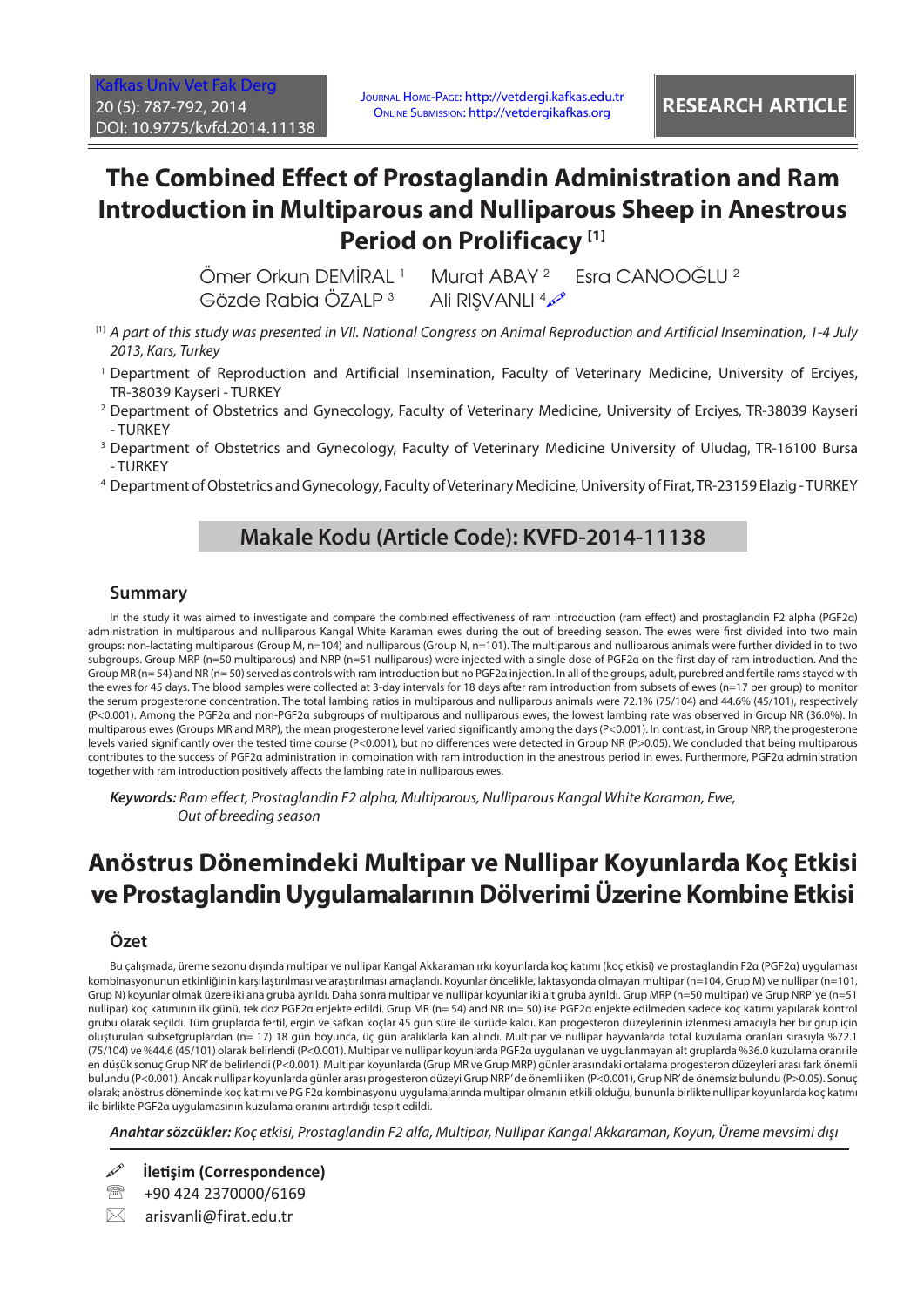### <span id="page-1-0"></span>**INTRODUCTION**

Kangal White Karaman sheep represent a local and national breed that was registered in 2012 and is characterized by adaptation to the hard environmental conditions found in Turkey [\[1,2\].](#page-4-0) In northern hemisphere countries such as Turkey, sheep usually show a seasonal sexual cycle. The breeding season usually begins at the end of August and continues to the end of November [\[3,4\]](#page-4-0).

Since sheep breeding is naturally seasonal, prolificacy is restricted temporally. Therefore, expanding the application of reproductive biotechnologies such as estrous and ovulation synchronization that can be performed in and/or out of breeding season is essential to increase prolificacy and market availability and provide economically significant and controlled breeding and genetic advancement [\[5\]](#page-4-0). In addition, these types of applications should not result in additional costs for the breeder or harm the environment, animal welfare or public health.

When rams are introduced into a herd of ewes during the anestrous period, the sexual cycle is stimulated and copulation, ovulation and pregnancy occur; this is defined as the 'ram effect' [\[6-8\]](#page-4-0). The ram effect has been well established [\[5,9\].](#page-4-0) Introducing rams into a sheep herd out of breeding season to stimulate estrous is one of the easiest, most economical and environmentally friendly synchronization methods that does not compromise animal welfare or public health. Therefore, its use has become widespread [\[10-13\]](#page-4-0). However, new applications are needed to increase the effectiveness of the ram effect.

Sudden introduction of rams during the anestrous period stimulates the release of luteinizing hormone (LH) [\[14-16\]](#page-4-0). The time between ram introduction and LH release varies between 20 and 30 hours  $[7,17]$ . Applications that arrange the luteal phase would be helpful in increasing the effectiveness of estrous. Ungerfeld and Rubianes<sup>[\[18\]](#page-4-0)</sup> reported that estrous signs were more prominent in sheep that received medroxyprogesterone prior to ram introduction than in untreated sheep; in the early period of the breeding season, increased follicular growth rates and rising estrogen concentrations led to increased LH release. However, steroids have negative effects on the environment and human and animal health; thus, the administration of prostaglandin F2 alpha (PGF2α) instead of steroids would be beneficial  $[13,19]$ . Therefore, studies have been conducted to find effective methods of using PGF2α administration together with the ram effect, particularly in sheep herds in out of breeding season [\[20\].](#page-4-0)

Varying results have been reported regarding the effects of PGF2α administration on estrous synchronization in and out of breeding season [\[15,21-23\].](#page-4-0)

The aim of this study was to test the following hypotheses: 1) The combination of ram introduction (ram effect) and PGF2α administration stimulates cycle activities better then only ram effect in out of breeding season, 2) Nulliparous and multiparous animals could have different responses to these applications.

#### **MATERIAL and METHODS**

In the study, 205 Kangal White Karaman ewes in the anestrous period (101 nulliparous and 104 non-lactating multiparous) and 20 fertile rams of the same breed bred by a family company in the Sivas province were used. The animals grazed on native pasture during the study and were kept in the same yard at night. The study was conducted during May and June, in out of breeding season [\[3\].](#page-4-0)

The ewes included in the study were initially divided into two main groups: Group M (multiparous, n=104) and Group N (nulliparous, n=101). Subsequently, each group was divided into two subgroups (Group MR, MRP and Group NR, NRP). The animals in Group MRP (n=50 multiparous) and Group NRP (n=51 nulliparous) were injected with a single dose of 125 µg cloprostenol (PGS®, Alke, Turkey) via the intramuscular (IM) route on the first day of ram introduction. Groups MR (n=54 multiparous) and NR (n=50 nulliparous) served as controls and were not administered cloprostenol. After being separated for 2 months, all of the ewes were exposed to 20 rams for 45 days.

Seventeen animals were randomly selected from each group, and subsets were created to measure the progesterone concentrations. Blood was obtained from the vena jugularis on days 0, 3, 6, 9, 12, 15 and 18 of ram introduction. The serum samples were separated and stored at -20ºC until all the samples had been collected. The progesterone levels were then determined using a commercial ELISA kit (Catalogue No: EIA 1561, DRG International Inc., Marburg, Germany) and an ELISA reader (Bio Tek Instruments, USA)<sup>[24]</sup>.

SPSS 14.01 software was used for the statistical analyses. Variance analysis was used to compare the mean progesterone levels on different days. Student's t-test was used to compare the progesterone levels between groups on a given day. A chi-square test was used to compare the lambing ratios between groups and cyclic conditions at the beginning of the study. Differences were considered to be significant when P<0.05.

Ethics committee approval was obtained from the Animal Tests Ethics Committee, Firat University (FÜHADEK, 2011/11-138).

### **RESULTS**

The total lambing ratio was 72.1% (75/104) for the multiparous animals and 44.6% (45/101) for the nulliparous animals; the difference found significant (P<0.001). When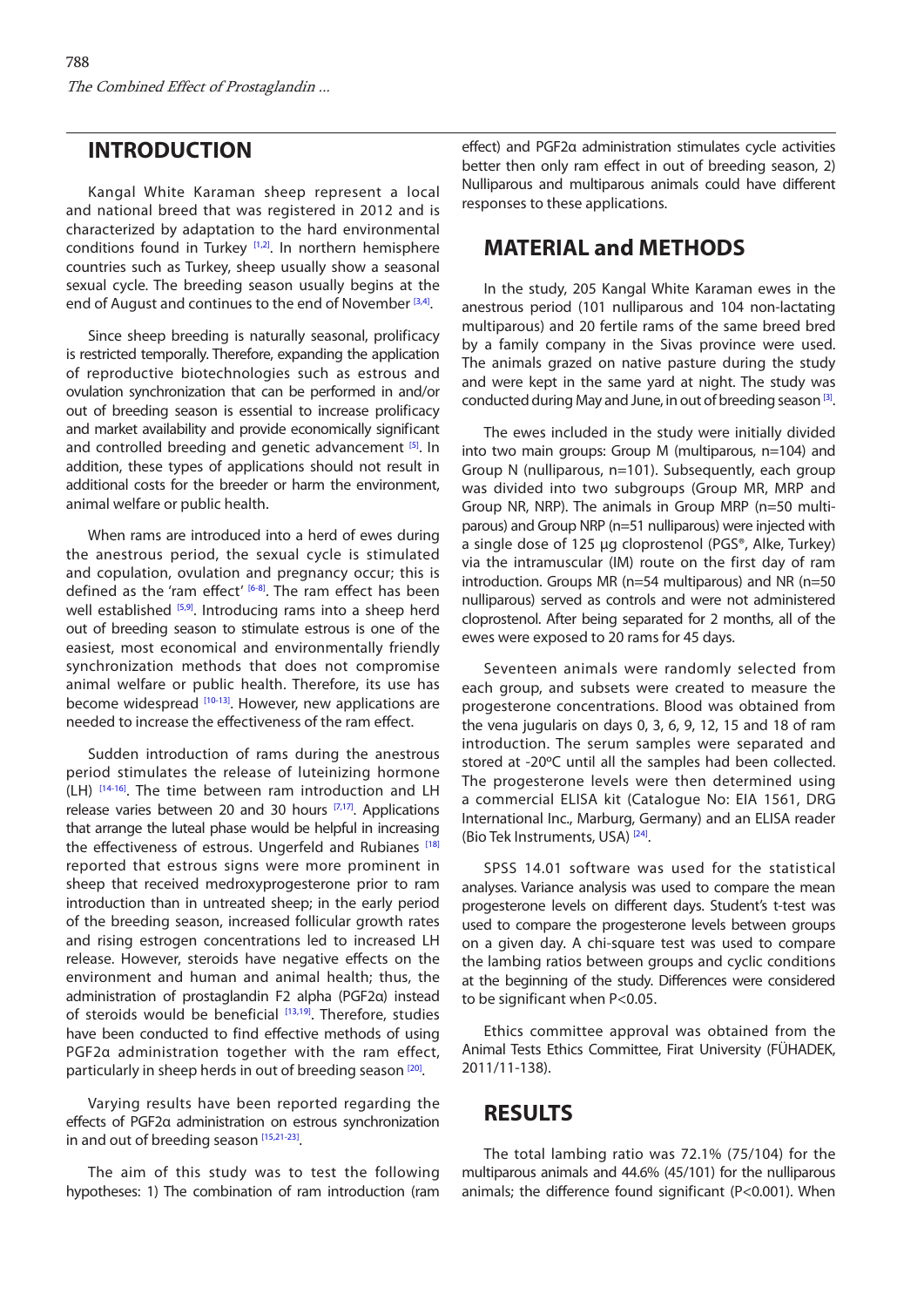<span id="page-2-0"></span>the lambing ratios were compared among the four groups (NRP, NR, MRP and MR), the lowest lambing ratio was detected in Group NR (18/50, 36%) (P<0.05). There was no significant difference between the lambing ratio in subgroups of multiparous and nulliparous ewes (MRP and MR/NRP and NR) *(Table 1)*.

The mean progesterone concentrations were greater than 1 ng/ml in both the nulliparous and multiparous animals on the first day of ram introduction *(Table 2, Table 3)*. Also the luteal and follicular phase ratios were found similar in all groups (P>0.05).

Comparisons of the progesterone concentrations on different days in inter-groups without being multiparous and nulliparous, significant differences were detected between the PGF2α and non- PGF2α groups (P<0.001). While the differences in the mean progesterone concentrations on different days were significant in the Groups MRP, MR and NRP (P<0.001), no such differences were found in the nulliparous control ewes (NR) (P>0.05).

#### **DISCUSSION**

The Kangal White Karaman breed of sheep is a local breed, registered in 2012. It is considered a seasonal polyestrous breed. Although the breeding season is primarily in October and November, it is defined as autumn and the beginning of winter  $[1,4]$ . This study was conducted in May and June, the out of breeding season  $[3]$ .

In recent years, methods such as the introduction of rams have been used to induce sheep breeding because they have fewer pharmacologic side effects, are more environmentally friendly, and pose less risk to animal welfare, public and human health. Increasing the effectiveness of these methods outside of the breeding season would be economically beneficial to the sheep industry [\[25,26\].](#page-4-0) Although long-term use of progesterone to increase breeding efficiency raises concerns due to the harmful effects on the environment and human and animal health, PGF2α is more environmentally friendly and poses less

| <b>Table 1.</b> The lambing ratios in nulliparous and multiparous ewes<br>Tablo 1. Nullipar ve multipar koyunlarda kuzulama oranı |                             |                              |                            |                    |     |  |  |  |
|-----------------------------------------------------------------------------------------------------------------------------------|-----------------------------|------------------------------|----------------------------|--------------------|-----|--|--|--|
| Animal                                                                                                                            | <b>Multiparous (n=104)</b>  |                              | <b>Nulliparous (n=101)</b> | P                  |     |  |  |  |
| <b>Application</b>                                                                                                                | PGF (+) (Group MRP)         | PGF (-) (Group MR)           | PGF (+) (Group NRP)        | PGF (-) (Group NR) |     |  |  |  |
| n                                                                                                                                 | 54                          | 50                           | 51                         | 50                 |     |  |  |  |
| Lambing ratios (%)                                                                                                                | $37/54$ (74.0) <sup>a</sup> | $38/50$ (70.4) <sup>ac</sup> | $27/51$ (52.9)bc           | $18/50(36.0)^{b}$  | $*$ |  |  |  |
| Total (%)                                                                                                                         | 75/104 (72.1)               |                              | 45/101 (44.6)              | $*$                |     |  |  |  |

*PGF* (+): *cloprostenol injection, PGF (-): no cloprostenol; <sup>a,b,c</sup> Numbers/percentages with different superscripts within a row differ significantly; \* P<0.001* 

*Table 2. Comparison of the mean progesterone concentrations (ng/ml) (± standard deviation) in multiparous ewes at 3-day intervals Tablo 2. Multipar koyunlarda 3 gün aralıklarla ortalama progesteron (ng/ml) (± standard hata) konsantrasyonlarının karşılaştırılması*

| <b>Groups</b>                                                                                                     | Days $(X±Sx)$                |                              |                          |                              |                            |                         |                          |   |
|-------------------------------------------------------------------------------------------------------------------|------------------------------|------------------------------|--------------------------|------------------------------|----------------------------|-------------------------|--------------------------|---|
|                                                                                                                   | $\bf{0}$                     | 3                            | 6                        | 9                            | 12                         | 15                      | 18                       |   |
| <b>Group MRP</b>                                                                                                  | $1.02 \pm 0.17$ <sup>a</sup> | $0.91 \pm 0.25$ <sup>a</sup> | $2.42 \pm 0.32^b$        | $3.46 \pm 0.86^b$            | 4.25 $\pm$ 0.77 $^{\rm b}$ | $5.36 \pm 1.04^b$       | $4.15 \pm 1.16^b$        | * |
| <b>Group MR</b>                                                                                                   | $1.41 \pm 0.44$ <sup>a</sup> | $0.71 \pm 0.15$ <sup>a</sup> | $2.95 \pm 0.57^{\rm b}$  | $4.21 \pm 0.70$ <sup>b</sup> | $4.66 \pm 0.63^b$          | $4.34 \pm 0.66^{\circ}$ | $3.58 \pm 1.12^b$        | * |
| D                                                                                                                 | $\overline{\phantom{a}}$     | $\overline{\phantom{a}}$     | $\overline{\phantom{a}}$ | -                            | $\overline{\phantom{a}}$   | -                       | $\overline{\phantom{a}}$ |   |
| $ a,b $ Values with different superscripts within a row differ significantly - $D\setminus 0.05*D\setminus 0.001$ |                              |                              |                          |                              |                            |                         |                          |   |

*a,b Values with different superscripts within a row differ significantly; - P>0.05; \* P<0.001*

*Table 3. Comparison of the mean progesterone concentrations (ng/ml) (± standard deviation) in nulliparous ewes at 3-day intervals Tablo 3. Nullipar koyunlarda 3 gün aralıklarla ortalama progesteron (ng/ml) (± standard hata) konsantrasyonlarının karşılaştırılması*

| <b>Groups</b>                                                                                                    | Days $(X±Sx)$                |                              |                   |                          |                              |                              |                              |   |
|------------------------------------------------------------------------------------------------------------------|------------------------------|------------------------------|-------------------|--------------------------|------------------------------|------------------------------|------------------------------|---|
|                                                                                                                  | 0                            | 3                            | 6                 | 9                        | 12                           | 15                           | 18                           |   |
| <b>Group NRP</b>                                                                                                 | $1.70 \pm 0.41$ <sup>a</sup> | $1.28 \pm 0.29$ <sup>a</sup> | $2.66 \pm 0.45^b$ | $2.69 \pm 0.54^b$        | $3.72 \pm 0.58$ <sup>b</sup> | $4.03 \pm 0.80$ <sup>b</sup> | $2.17 \pm 0.57$ <sup>b</sup> | * |
| <b>Group NR</b>                                                                                                  | $1.85 \pm 0.39$              | $.59 \pm 0.45$               | $3.05 \pm 0.58$   | $2.58 \pm 0.42$          | $3.30 \pm 0.64$              | $3.14 \pm 0.80$              | $3.36 \pm 0.97$              | - |
| D                                                                                                                | $\overline{\phantom{0}}$     | $\overline{\phantom{a}}$     | -                 | $\overline{\phantom{a}}$ | $\overline{\phantom{0}}$     |                              | -                            |   |
| $\vert$ <sup>a,b</sup> Values with different superscripts within a row differ significantly; - P>0.05; * P<0.001 |                              |                              |                   |                          |                              |                              |                              |   |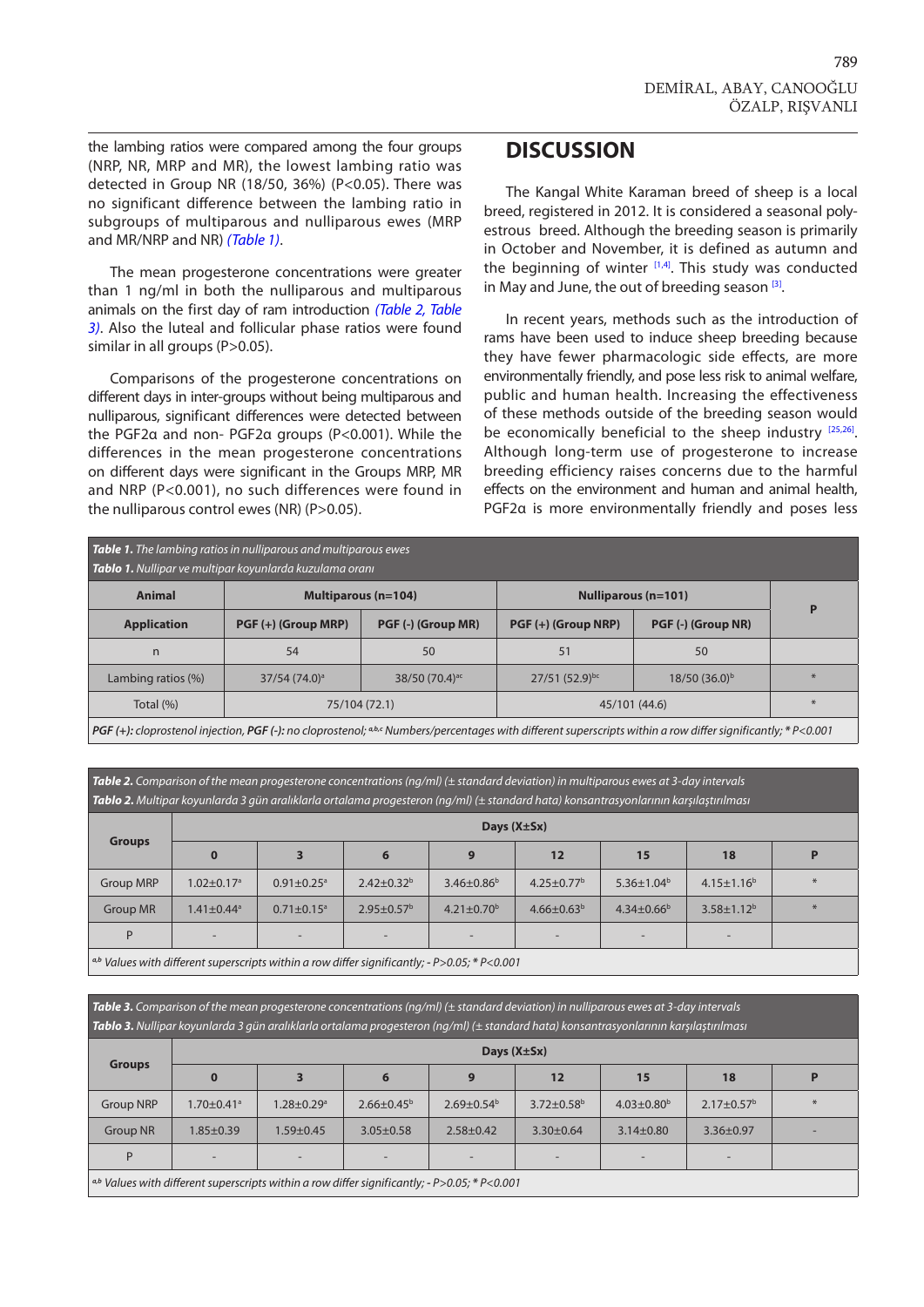health risks than progesterone. However, the low efficiency obtained with PGF2α use in and/or out of breeding season has compelled researchers to improve such methods. In the present study, a single dose of PGF2α was used as an alternative to a double dose. The aim of the administration of a single dose of PGF2α combined with ram introduction was to increase the ram effect-induced ovulation ratios [\[22,26\].](#page-4-0) The results obtained from the study demonstrate that this goal was achieved, particularly in nulliparous sheep.

The inadequate results obtained from estrous synchronization with synthetic prostaglandin analogues and artificial insemination may be explained by corpus luteum dysfunctions due to insufficient hormones, early embryonic death, implantation disorders, late embryonic death and/or fetal losses [\[23\]](#page-4-0). In contrast, it has been reported that estrogen receptor alpha and progesterone receptor protein expression levels are decreased in oviductal and uterine cells in response to progesterone compared with prostaglandin in synchronization studies<sup>[\[27\]](#page-4-0)</sup>. However, the variability in ovulation time after PGF2α application may be minimized by the ram effect. The ram effect is commonly used for LH pulsation and ovulation induction during seasonal anestrous in ewes [\[16\].](#page-4-0) This effect is also observed in sheep that are administered progesterone<sup>[\[28\]](#page-4-0)</sup> and PGF2α [\[5\].](#page-4-0) Thus, the administration of PGF2α combined with the ram effect may be of benefit during the early luteal phase to provide fixed-time artificial insemination without estrous detection in ewes <sup>[\[29\]](#page-4-0)</sup>. There is little or no knowledge regarding the use of PGF2α administration to stimulate cycles on the first day of ram introduction in ewes in the anestrous period.

The corpus luteum formed after male-induced ovulation has either a normal life span (luteal phase lasting 18-19 days) or regresses early (5-6 days). An ovulatory subestrous period may follow this period. The progesterone levels detected in the present study are consistent with those reported in the literature [\[7,30,31\].](#page-4-0) When the reduction in progesterone concentration is compared with natural luteolysis, it is more prominent after PGF2α-induced luteolysis. Although luteal regression after natural PGF2α release lasts for 72 h, after exogenous PGF2α administration, it lasts for only 6-24 h  $[32]$ . In the present study, for multiparous and nulliparous anestrous ewes, on the first day of ram introduction, no difference in the progesterone levels was observed between the PGF2αtreated sheep and controls *[\(Table 2](#page-2-0), [Table 3\)](#page-2-0)*.

Based on the progesterone levels measured at the beginning of the study (day 0), 19/34 (55%) nulliparous animals and 17/34 (50%) multiparous animals were found to be in the luteal phase (P>0.05). In a similar study, Smith et al.<sup>[\[20\]](#page-4-0)</sup> found that 14% of progesterone-treated ewes were in the luteal phase at the first day of application. The difference may be attributed to the breed of sheep and the location.

In the present study, serum progesterone levels in multiparous and nulliparous ewes were greater than 1 ng/ml on the first day of ram introduction, demonstrating that at least partial cyclic activities are present during the anestrous period in Kangal White Karaman ewes. Consistent with the results presented in this study, Kaulfuss et al.<sup>[33]</sup> detected 100% cyclic luteal structures in ewes in breeding season with no differences noted between breeds. However, depending on the breed, they observed 10-60% cyclic luteal structures during the rest of the year. Similarly, in a study by Maatoug-Ouzini et al.<sup>[34]</sup> using Barbarina sheep, the different cycle types formed after ram introduction were analyzed. They found that 30% of the Barbarina sheep continued cyclic activities out of breeding season, and this rate reached 60% with the ram effect.

In the present study, both nulliparous and multiparous sheep were found to respond to the ram effect. Nevertheless, the lambing ratios were significantly higher in the PGF2α-administered groups on the first day of ram introduction *[\(Table 1\)](#page-2-0)*. In addition, it was found that PGF2α administration on the first day of ram introduction was more effective in the nulliparous animals than multiparous animals. Also when we compared the progesterone levels between days, multiparous animals were more affected by the ram introduction instead of PGF2α application. Nonetheless, in nulliparous animals PGF2α administration with ram introduction found more effective.

In our study, the lambing rates of the multiparous and nulliparous ewes, 72.1% and 44.6%, respectively, were significantly different (P<0.001). The difference is most likely due to ovulation insufficiency and high preimplantation losses in the nulliparous animals. Supporting this assumption, Khan et al.<sup>[35]</sup> reported the embryonic loss rate as 20-40% in adults and 50-63% in young ewes. In a review by Rosa and Bryant  $[4]$ , it was reported that ovulation in multiparous sheep was approximately threefold greater than in 14- to 15-month-old nulliparous sheep when using the ram effect.

In a study conducted by Reyna et al. $[36]$  in Australia, the pregnancy rates achieved with fixed-time insemination were 11-32% in different groups of multiparous and nulliparous animals out of breeding season. These rates are lower than those observed in the present study. The low pregnancy rates detected in similar studies conducted both in and out of breeding season may be attributed to factors such as artificial estrous or ovulation induction, different concentration or type of sperm, fixed-time inseminations and different techniques  $[23,37,38]$  $[23,37,38]$ . The higher lambing ratios obtained in the present study may due to the continuous presence of rams with the ewes until mating [\[39\]](#page-5-0).

It is also important to emphasize that the progesterone values measured in this study demonstrate that nulliparous ewes respond more strongly to ram introduction when treated with PGF2α than multiparous ewes. Thus, being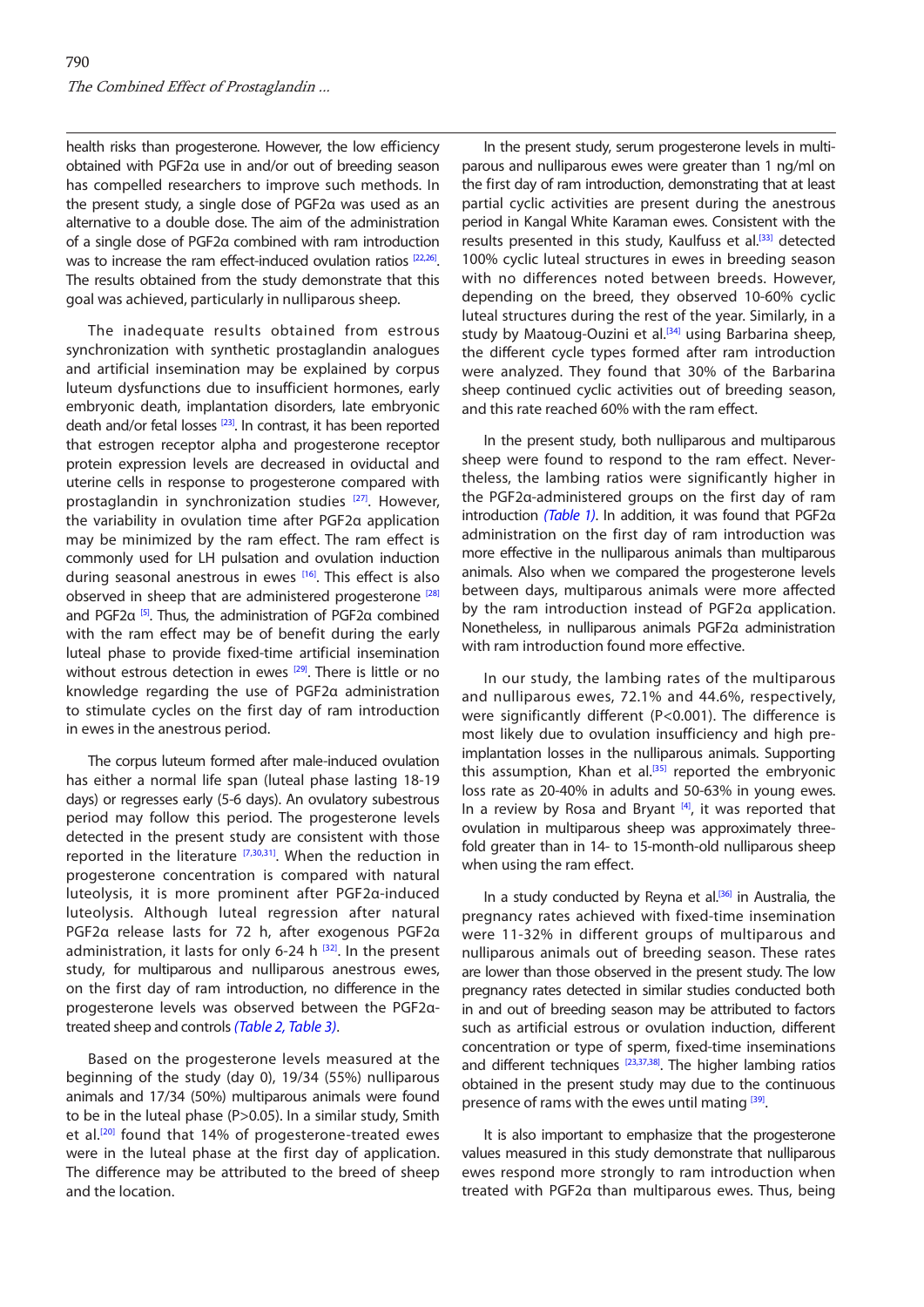<span id="page-4-0"></span>nulliparous must be considered a negative factor for breeding in normal situations.

The results of the current study suggest that cyclic activities continue to some degree throughout the year in Kangal White Karaman sheep. Multiparous Kangal White Karaman sheep in anestrous period responded better to the combined PGF2α administration and ram effect than nulliparous ewes. PGF2α administration at the time of ram introduction increased the lambing ratio in nulliparous sheep. Further studies are required to determine the cycle-induction mechanism of PGF2α administration and ram introduction and to assess their impact on ovulation.

#### **REFERENCES**

**1. Yilmaz O, Denk H, Bayram D:** Effects of lambing season sex and birth type on growth performance in Norduz lambs. *Small Rumin Res*, 68, 336-339, 2007.

**2. Official Gazette:** Yerli hayvan ırk ve hatlarının tescili hakkında tebliğde değişiklik yapılmasına dair tebliğ (Tebliğ No: 2012/61). *Turkish Official Gazette*, 28384, 14 August, 2012.

**3. Uyar A, Alan M:** Koyunlarda erken anöstrus döneminde melatonin uygulamalarının ovulasyon ve gebelik üzerine etkisi. *YYÜ Vet Fak Derg*, 19 (1): 47-54, 2008.

**4. Rosa HJD, Bryant MJ:** Seasonality of reproduction in sheep. *Small Ruminant Res*, 48, 155-171, 2003.

**5. Contreras-Solis I, Vasquez B, Diaz T, Letelier C, Lopez-Sebastian A, Gonzalez-Bulnes A:** Ovarian and endocrine responses in tropical sheep treated with reduced doses of cloprostenol. *Anim Reprod Sci*, 114, 384-392, 2009.

**6. Ungerfeld R, Forsberg M, Rubianes E:** Overview of the response of anoestrous ewes to the ram effect. *Reprod Fert Develop*, 16, 479-490, 2004.

**7. Chemineau P, Pellicer-Rubio MT, Lassoued N, Khaldi G, Monniaux D:** Male-induced short oestrous and ovarian cycles in sheep and goats: A working hypothesis. *Reprod Nutr Dev*, 46, 417-429, 2006.

**8. Delgadillo JA, Gelez H, Ungerfeld R, Hawken PAR, Martin GB:** Revisiting the dogmas surrounding the mechanisms involved in the male effect in sheep and goats. *Behav Brain Res*, 200, 304-314, 2009.

**9. Underwood EJ, Shier FL, Davenport NJ:** The breeding season of Merino, crossbred and British breed ewes in the agricultural districts. *J Agric*, 11, 135-143, 1944.

**10. Hawken PAR, Beard AP:** Ram novelty and the duration of ram exposure affects the distribution of mating in ewes exposed to rams during the transition into the breeding season. *Anim Reprod Sci*, 111, 249-260, 2009.

**11. Martin GB, Scaramuzzi RJ, Lindsay DR:** Effect of the introduction of rams during the anoestrous season on the pulsatile secretion of LH in ovariectomized ewes. *J Reprod Fertil*, 67, 47-55, 1983.

**12. Martin GB, Milton JT, Davidson RH, Banchero-Hunzicker GE, Lindsay DR, Blache D:** Natural methods for increasing reproductive efficiency in small ruminants. *Anim Reprod Sci*, 82-83, 231-245, 2004.

**13. Ungerfeld R:** Combination of the ram effect with PGF2 estrous synchronization treatments in ewes during the breeding season. *Anim Reprod Sci*, 124, 65-68, 2011.

**14. Wright PJ, Geytenbeek PE, Clarke IJ, Hoskinson RM:** The efficacy of ram introduction, GnRH administration, and immunisation against androstenedione and oestrone for the induction of oestrus and ovulation in anoestrous post-partum ewes. *Anim Reprod Sci*, 21, 237-247, 1989.

**15. Wildeus S:** Current concepts in synchronization of estrus: Sheep and goats. *J Anim Sci*, 77, 1-14, 2000.

**16. Hawken PAR, Beard AP, Esmaili T, Kadokawa H, Evans ACO, Blache D, Martin GB:** The introduction of rams induces an increase in pulsatile LH secretion in cyclic ewes during the breeding season. *Theriogenology*, 68, 56-66, 2007.

**17. Martin GB, Oldham CM, Cognie Y, Pearce DT:** The physiological responses of anovulatory ewes to the introduction of rams - A review. *Livest Prod Sci*, 15, 219-247, 1986.

**18. Ungerfeld R, Rubianes E:** Estrous response to ram effect in Corriedale ewes primed with medroxyprogesterone during the breeding season. *Small Ruminant Res*, 32, 89-91, 1999.

**19. Martin GB, Kadokawa H:** "Clean, green and ethical" animal production. Case study: Reproductive efficiency in small ruminants. *J Reprod Develop*, 52, 145-152, 2006.

**20. Smith MF, Swartz, HA, Kiesling DO, Warren JE:** Effect of ram exposure and prostaglandin F2 alpha on the reproductive performance of anestrous ewes. *Theriogenology*, 26, 829-835, 1986.

**21. Barrett DMW, Bartlewski PM, Cook SJ, Rawlings NC:** Ultrasound and endocrine evaluation of the ovarian response to PGF2α given at different stages of the luteal phase in ewes. *Theriogenology*, 58, 1409-1424. 2002.

**22. Davies KL, Bartlewski PM, Epp T, Duggavathi R, Barrett DM, Bagu ET, Cook SJ, Rawlings NC:** Does injection of prostaglandin F(2alpha) (PGF2alpha) cause ovulation in anestrous Western White Face ewes? *Theriogenology*, 66, 251-259, 2006.

**23. Fierro S, Gil J, Vinoles C, Olivera-Muzante J:** The use of prostaglandins in controlling estrous cycle of the ewe: A review. *Theriogenology*, 79, 399-408, 2013.

**24. Yuksel M, Saat N, Risvanli A:** The effect of canine ovariohysterectomy [on HSP70 and Anti-HSP70 antibodies.](http://vetdergi.kafkas.edu.tr/extdocs/2013_1/85-88.pdf) *Kafkas Univ Vet Fak Derg*, 19, 85-88, 2013. DOI: 10.9775/kvfd.2012.7228

**25. Knights M, Baptiste QS, Lewis PE:** Ability of ram introduction to induce LH secretion, estrus and ovulation in fall-born ewe lambs during anestrus. *Anim Reprod Sci*, 69, 199-209, 2002.

**26. Olivera-Muzante J, Fierro S, Lopez V, Gil J:** Comparison of prostaglandin- and progesterone-based protocols for timed artificial insemination in sheep. *Theriogenology*, 75, 1232-1238, 2011.

**27. Garcia-Palencia P, Sanchez MA, Nieto A, Villar MP, Gonzales M, Veiga-Lopez A, González-Bulnes A, Flores JM:** Sex steroid receptor expression in the oviduct and uterus of sheep with estrus syncronized with progesterone or prostaglandin analogues. *Anim Reprod Sci*, 97, 25-35, 2007.

**28. Evans ACO, Duffy P, Crosby TF, Hawken PAR, Boland MP, Beard AP:** Effect of ram exposure at the end of progestagen treatment on estrus synchronization and fertility during the breeding season in ewes. *Anim Reprod Sci*, 84, 349-358, 2004.

**29. Contreras-Solis I, Vasquez B, Diaz T, Letelier C, Lopez-Sebastian A, Gonzalez-Bulnes A:** Efficiency of estrous synchronization in tropical sheep by combining short-interval cloprostenol-based protocols and "male effect". *Theriogenology*, 71, 1018-1025, 2009.

**30. Pearce DT, Martin GB, Oldham CM:** Corpora lutea with a short lifespan induced by rams in seasonally anovulatory ewes are prevented by progesterone delaying the preovulatory surge of LH. *J Reprod Fertil*, 75, 79-84, 1985.

**31. Oldham CM, Fisher J:** Utilizing the 'ram effect'. 33-54. Iowa State University, Iowa State University Extension. Out of Season Breeding Symposium, 1992.

**32. McCracken JA, Custer EE, Schreiber DT, Tsang PCW, Keator CS, Arosh JA:** A new in vivo model for luteolysis using systemic pulsatile infusions of PGF2α. *Prostag Oth Lipid M*, 97, 90-96, 2012.

**33. Kaulfuss KH, Giucci E, Süss R, Wojtowski J:** An ultrasonographic method to study reproductive seasonality in ewes isolated from rams. *Reprod Domest Anim,* 41, 416-422, 2006.

**34. Maatoug-Ouzini S, Khaldi G, François D, Bodin L:** Female response to ram effect in the Barbarine breed: Phenotypic and genetic parameter estimation. *Small Rumin Res*, 113, 376-382, 2013.